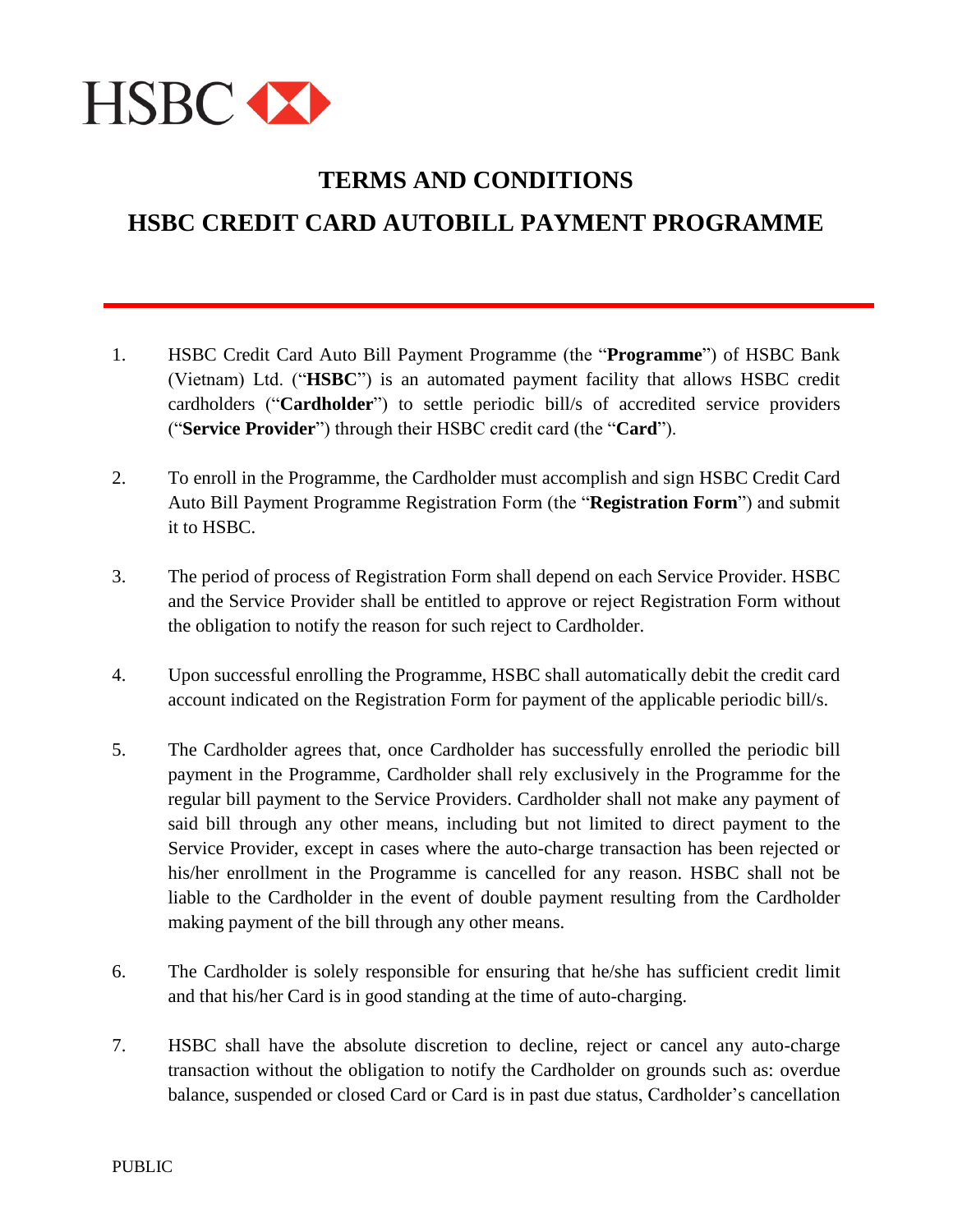of his/her enrollment, and cancellation of Card. In such cases, HSBC shall not be liable for any damage that the Cardholder may suffer, directly or indirectly, by reason of such rejection or cancellation. The Cardholder shall be responsible for settling his/her bill directly with the Service Provider.

- 8. An overlimit fee as mentioned in HSBC Credit Card Fees and Charges will be applied in case the posting of bill payment exceed the credit limit.
- 9. HSBC shall not be liable for any dispute on billings, provided that the amount posted in the Cardholder's account is the same as that indicated in the billing information provided by the Service Provider.
- 10. Bill payment transactions shall form part of the Cardholder's total amount due for the month. If the Cardholder revolves any portion of the total amount due, the bill payment transaction shall be included in the computation of interest charges for that month.
- 11. The Cardholder shall notify HSBC should he/she decide to cancel any or all enrolled periodic bills under the Programme. HSBC will process the cancellation within five (5) working days from the date of receipt of such notification.
- 12. Cancellation, termination or suspension of the enrolled Card shall automatically result in the cancellation, termination or suspension of the Cardholder's enrollment in the Programme.
- 13. Cardholders may re-enroll their cancelled enrollment by submitting a new Registration Form.
- 14. In case of lost, stolen or replaced Cards, the enrollment shall be automatically applied to the replacement Card, if any. If no replacement Card is issued for the lost or stolen Card, the Cardholder's enrollment shall be automatically terminated without need for prior notification of such termination to the Cardholder. In all cases not covered by this provision, any change in the Card number shall result in the automatic termination of the Card's enrollment in the Programme and will require a new enrollment by the Cardholder.
- 15. HSBC shall inform the Cardholder in case the Contract for Participation in HSBC Credit Card Auto Bill Payment between HSBC and a Service Provider is terminated. It is understood that the obligation of HSBC to process periodic bill/s under the Programme shall automatically cease upon termination of said agreement.